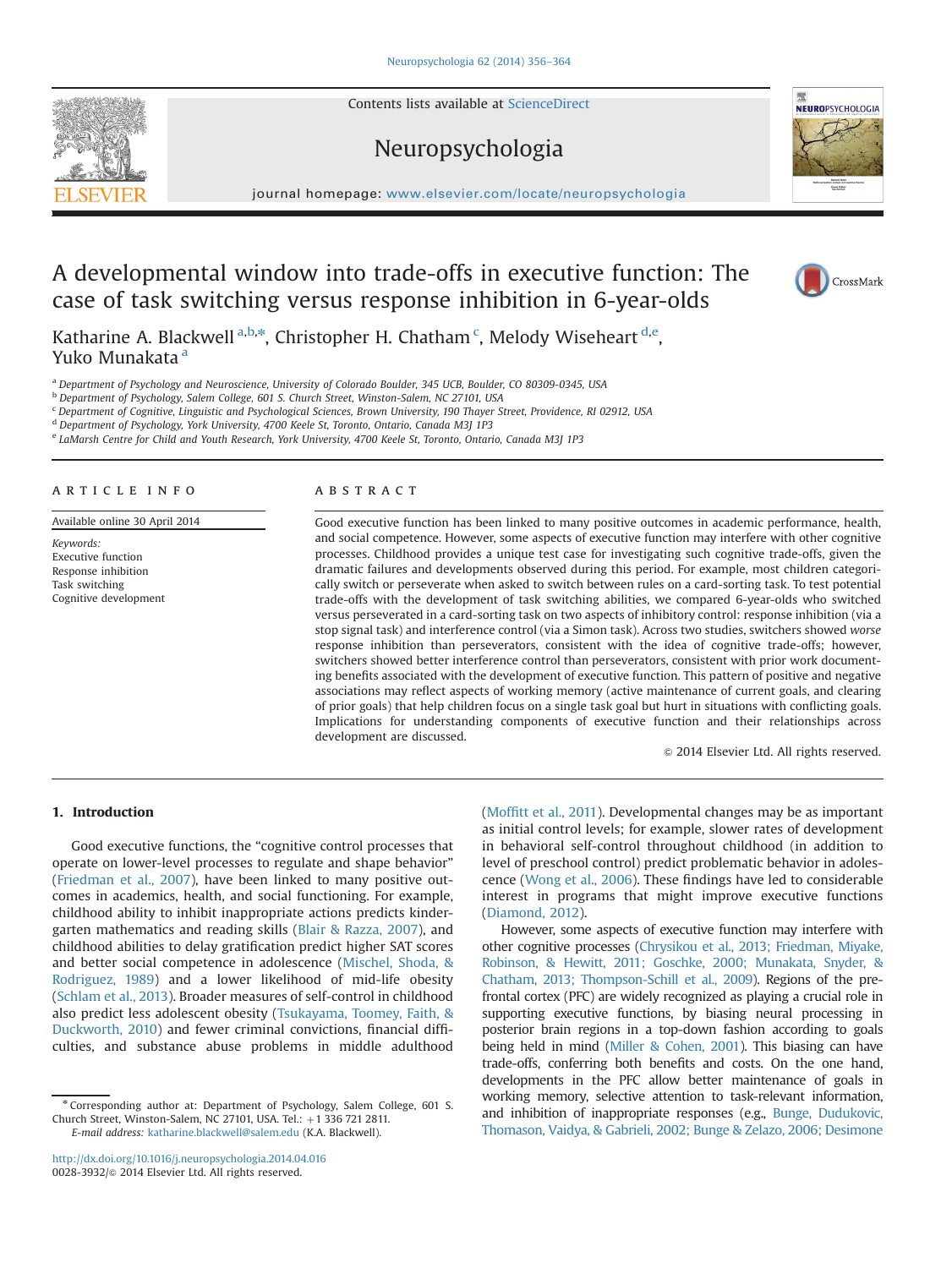[& Duncan, 1995; Diamond, 2002; Durston et al., 2002](#page-7-0)). On the other hand, such developments may also interfere with cognitive processes such as probabilistic learning and creative thinking, which may be completed more efficiently when neural activity is allowed to spread along posterior cortical connections without any form of top-down bias ([Doll, Hutchison, &](#page-7-0) [Frank, 2011; Thomspon-Schill, Ramscar, &](#page-8-0) [Chrysikou, 2009](#page-8-0); see [Newport, 1990](#page-8-0) for an early conceptualization of this idea).

In addition to interfering with cognitive processes supported by more posterior cortical brain regions, executive functions may also interfere with each other by virtue of their demands on shared and capacity-limited central resources. For example, random generation, which relies on inhibiting previous responses and updating working memory ([Miyake et al., 2000\)](#page-7-0), is impaired by a simultaneous card sorting task, which relies on switching abilities ([Baddeley, 1966\)](#page-7-0), suggesting interference between switching and other executive function components ([Baddeley, 1996; Baddeley,](#page-7-0) [Emslie, Kolodny, & Duncan, 1998;](#page-7-0) see also [Lemaire, Abdi, & Fayol,](#page-7-0) [1996;](#page-7-0) Logie, Gilhooly & Wynn, 1994; Towse, 1998). Switching and inhibition of prepotent responses seem to have an inverse relationship at the level of long-term individual differences, as toddlers who show better compliance with an instruction not to touch an attractive toy went on to demonstrate poorer shifting between tasks as adolescents [\(Friedman et al., 2011](#page-7-0)). The source of this interference and of executive limitations more broadly remains a matter of debate. Interference could arise when executive functions are subserved by shared prefrontal neural networks ([Dux, Ivanoff, Asplund, &](#page-7-0) [Marois, 2006; Sigman & Dehaene, 2008;](#page-8-0) [Tombu et al., 2011\)](#page-8-0), or due to competitive dynamics between distinct prefrontal regions or networks (for example, as have been proposed to explain functional anticorrelations in the human brain; [Fox, Snyder, Vincent, Corbetta, Van Essen, & Raichle, 2005;](#page-7-0) [Kelly, Uddin, Biswall, Castellanos,](#page-7-0) & [Milham, 2008\)](#page-7-0).

The potential trade-offs between executive functions may be most apparent during childhood, given the dramatic failures and developments observed during this period. Children have notoriously poor executive function, with 3-year-olds struggling at seemingly simple tasks such as the dimensional change card sort (DCCS), which requires them to switch from sorting multidimensional cards (e.g., a blue truck) from one rule (e.g., color) to another (e.g., shape; [Kirkham](#page-7-0) [& Diamond, 2003; Perner & Lang,](#page-8-0) [2002; Zelazo & Frye, 1998\)](#page-8-0). Older children continue to struggle with a three dimensional card sort (3D card sort) that introduces a third rule (sorting by size) and no longer provides reminders of the rules. Most 6-year-olds either reliably switch among rules or reliably perseverate on the first rule ([Cepeda & Munakata, 2007;](#page-7-0) [Deák, 2003](#page-7-0)). These categorical groupings allow investigations of cognitive tradeoffs related to children's success versus failure rather than *efficiency* (e.g., switch costs in reaction time). Such categorical distinctions have been more effective than continuous performance measures in identifying contributors to individual differences [\(Molfese, Molfese, & Modgline, 2001\)](#page-7-0), and in highlighting lifelong cognitive processes that are masked by support from other cognitive abilities in adults (e.g., [Hermer & Spelke,](#page-7-0) [1996; Hermer-Vazquez, Spelke,](#page-7-0) [& Katsnelson, 1999\)](#page-7-0).

Children's successful switching on card sorting tasks is associated with better performance in a variety of cognitive domains, but also with at least one trade-off. Children who successfully switch between rules ("switchers") have advantages relative to children who continue to sort by the first rule ("perseverators") in working memory [\(Blackwell, Cepeda,](#page-7-0) & [Munakata, 2009; Blackwell & Munakata,](#page-7-0) [2014; Marcovitch, Boseovski, Knapp, & Kane, 2010](#page-7-0)), theory of mind [\(Müller, Zelazo, & Imrisek, 2005; Kloo & Perner, 2003](#page-7-0)), delay of gratification ([Hongwanishkul, Happaney, Lee, & Zelazo, 2005](#page-7-0)), and abstract rule use [\(Kharitonova, Chien, Colunga, & Munakata,](#page-7-0) [2009; Kharitonova & Munakata, 2011; Snyder & Munakata, 2010\)](#page-7-0). For example, switchers show better maintenance of information in working memory, as indexed by faster reaction times when asked to remember simple shapes over a long (16 s) delay in a delayed-matchto sample task, even controlling for age and processing speed [\(Blackwell & Munakata, 2014\)](#page-7-0). However, 6-year-old switchers also have at least one disadvantage, in being more susceptible to distraction than perseverators. Switchers' working-memory advantage reverses when children are distracted: if children are required to count backwards and tap on the table during the delay period in a working memory task, switchers become slower to respond than perseverators.

Switchers' disadvantage when distracted may stem from their still-developing ability to maintain information in working memory. Switchers' usual advantage in working memory tasks (e.g., [Marcovitch et al., 2010](#page-7-0)) suggests that they attempt to proactively maintain to-be-remembered information (consistent with the benefits of preparation in reducing adult switch costs; [Rogers & Monsell,](#page-8-0) [1995](#page-8-0)), while perseverators may rely on a reactive strategy of encoding information and only retrieving it when prompted (which would lead to failure in the 3D card sort due to the lack of distinct cues to indicate which rule should be retrieved at any given time; [Blackwell &](#page-7-0) [Munakata, 2014\)](#page-7-0). However, switchers' proactive maintenance strategy may fail in working memory tasks when there are high demands, such as simultaneously maintaining a second goal of counting backwards; attempting to maintain both goals may overload switchers' working memory capacity, to the extent that they are unable to successfully maintain the to-be-remembered information, and revert to a different strategy. Although switchers and perseverators may both ultimately succeed using a reactive strategy to recall the to-beremembered information after the distraction is over, switchers may be slower than perseverators either because they only revert to reactive control after proactive attempts fail, or because their reactive control is less practiced and therefore inefficient.

Alternatively (or in addition), switchers' disadvantage when distracted may stem from a particular mechanism that supports task switching: "clearing" a goal out of working memory, in order to overcome task set inertia (cf. [Allport, Styles, & Hsieh, 1994\)](#page-6-0). Specifically, successful task switching may depend on clearing the contents of working memory when a task changes [\(Friedman et](#page-7-0) [al., 2011; Herd, Hazy, Chatham, O'Reilly,](#page-7-0) & [Friedman, submitted for](#page-7-0) [publication](#page-7-0)), so that prior goals are not held in mind when they are no longer relevant (see also [Chatham & Badre, 2013](#page-7-0)). While this would help switchers to clear previously remembered items in the delayed-match-to-sample task, reducing competition from the other potential answers, it could also lead to switchers "clearing" the to-be-remembered shape from working memory when they focus on the goal of counting backward and tapping on the table. Switchers could then have more difficulty than perseverators in retrieving the to-be-remembered information, either because the clearing process leads to an even weaker memory trace than that supported by the weak maintenance abilities in perseverators, or again due to both switchers and perseverators employing a reactive strategy to recall the to-be-remembered information, with switchers' reactive control being less practiced and therefore less efficient.

The relative advantages and disadvantages in working memory associated with developments in children's task switching abilities suggest that children may show parallel advantages and disadvantages in inhibitory control. Inhibitory control can be divided into at least two forms (as in [Dillon &](#page-7-0) [Pizzagalli, 2007; Nigg, 2000;](#page-8-0) see also [Huizinga et al., 2006](#page-7-0); [van der Sluis et al., 2007](#page-8-0): response inhibition, defined as "deliberate control of a primary motor response" [\(Nigg, 2000](#page-8-0), p. 223), and interference control, defined as the ability to "ignore certain information that is strongly linked to another, yet inappropriate, response" [\(Stins, Polderman, Boomsma, &](#page-8-0) [de Geus, 2005,](#page-8-0) p. 191). In addition to any differences in inhibitory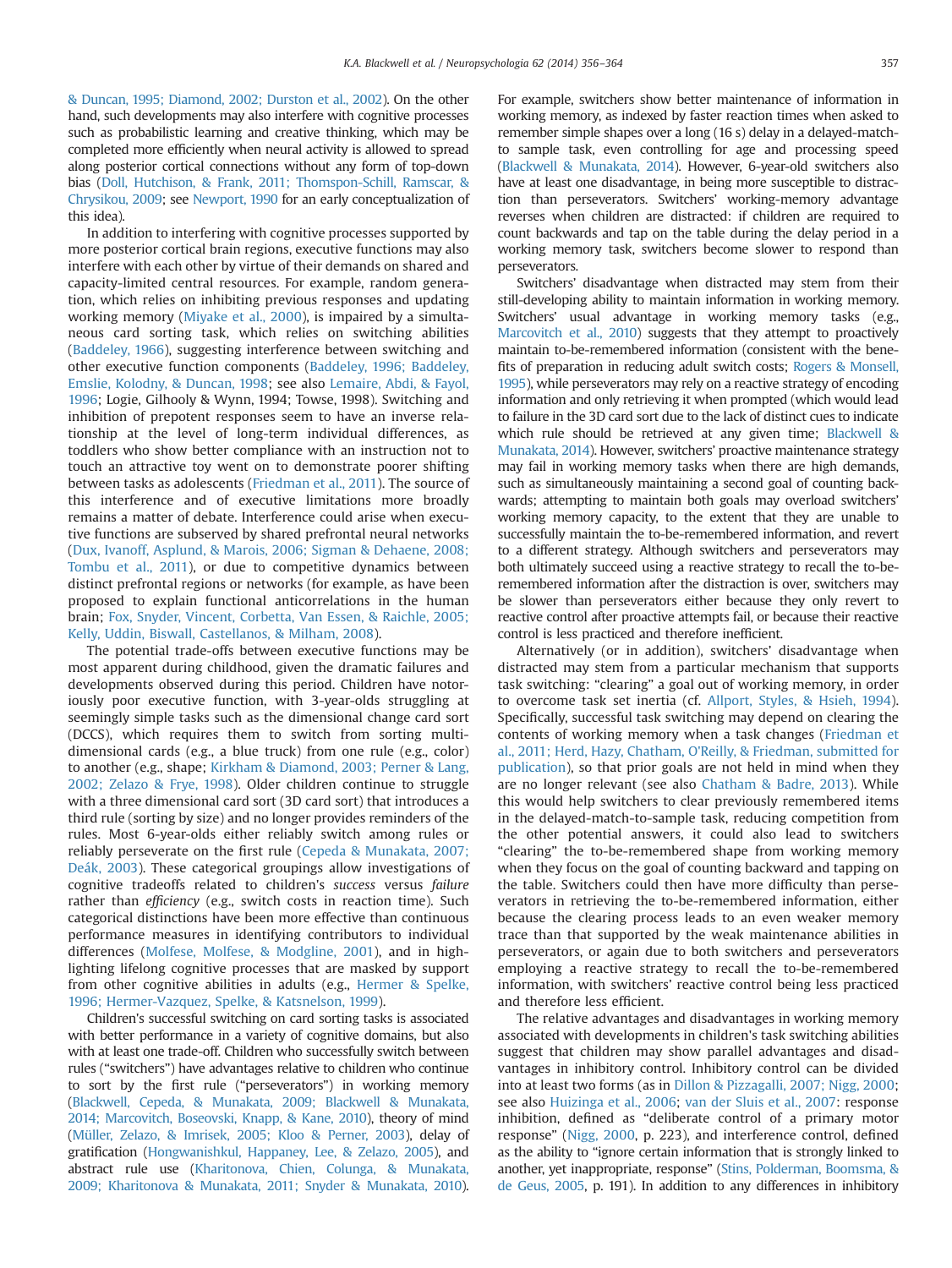mechanisms involved, the tasks that tap these constructs differ in the number of goals that must be maintained. Response inhibition tasks typically require the maintenance of two distinct goals; one standard measure is the "stop signal" task, in which participants are asked to respond as quickly as possible to a primary task, such as indicating whether a shape is a square or circle (first goal) unless a stop signal is presented, in which case they are to make no response (second goal). In contrast, interference control is typically measured with tasks that require maintaining only one goal, such as focusing on one aspect of a multidimensional, incongruent stimulus (e.g., in the Stroop task, focusing on the color of ink a word is printed in), or one stimulus in the face of misleading distractors (e.g., in the flanker task, responding to the center arrow when surrounding arrows point in the opposite direction).

We predict that switchers will show an advantage on interference control tasks, with a single goal to maintain, but will show a disadvantage on response inhibition tasks, with multiple goals to maintain. This would be consistent with both the overloaded working memory and clearing working memory accounts, but would contrast with the more common pattern of executive functions being correlated at the individual difference level [\(Friedman](#page-7-0) & [Miyake, 2004;](#page-7-0) [Miyake et al., 2000](#page-7-0)), and with specific claims that response inhibition supports task switching by suppressing responses based on prior tasks [\(Aron, Monsell, Sahakian,](#page-6-0) & [Robbins, 2004; Diamond, Kirkham,](#page-7-0) [& Amso, 2002\)](#page-7-0). Specifically, switchers' proactive strategies and stronger working memories should give them an advantage over perseverators in an interference control task with only a single goal to maintain; however, we predict that switchers will lose that advantage in a response inhibition task, because their ability to maintain a secondary goal (e.g., of stopping after a stop signal) will be compromised by attempts to maintain the primary goal (to "go" on most trials), either due to overloaded working memory or clearing of the secondary goal. Switchers will then need to revert to alternative strategies such as reactive control (which would be helpful in a task with an unambiguous cue to stop), but they may not be as effective at engaging this control as perseverators, who should be more practiced at reactive control or who may have an advantage due to less efficient clearing of the secondary goal of stopping.

To test our prediction of a trade-off between task switching and response inhibition, in contrast with the possibility that these executive functions would correlate with one another, we conducted two experiments with 6-year-olds. The first experiment tested for the unique trade-off between task switching and response inhibition predicted by the overloaded working memory and clearing working memory accounts; the second experiment tested the replicability of this trade-off, and also tested our prediction of an advantage in interference control.

## 2. Experiment 1

To test the relationship between task switching and response inhibition, we assessed 6-year-olds' performance on the 3D card sort and a stop signal task. We predicted that switchers on the 3D card sort would have worse response inhibition, consistent with the clearing working memory and/or overloaded working memory accounts above, demonstrating a trade-off in developing executive function and contrasting with previous work showing relationships between these executive functions in adulthood (e.g., [Miyake et al., 2000\)](#page-7-0).

phase so that switching could not be assessed, three had mixed switching (switching on one postswitch block, but perseverating on the other),<sup>1</sup> one took a bathroom break during the card-sorting task, and data for one participant were lost. Children were recruited from a departmental database of families interested in participating in psychology studies; children whose parents self-reported clinical diagnoses (e.g., ADHD) did not participate. Parents provided informed consent at the beginning of the session, and received \$5 for travel expenses; children were rewarded with a small toy at the end of the session.

#### 2.1.2. Materials, procedure, and measures

All participants completed the 3D card sort and stop signal tasks, in that order, in keeping with standard individual difference methods (e.g., [Friedman et al.,](#page-7-0) [2008](#page-7-0)). Children were instructed to keep their hands on the computer desk until they were ready to respond, so all participants started with their hands in the same position on all trials of both tasks.

2.1.2.1. 3D card sort. The 3D card sort was adapted from [Deák \(2003](#page-7-0); building on [Zelazo, Frye, & Rapus, 1996](#page-8-0)) and was identical to that used in [Blackwell et al. \(2009\)](#page-7-0). Three targets varying along three dimensions were presented on the top half of the screen and remained throughout the task: a large blue cat, small yellow fish, and medium red bird [\(Fig. 1\)](#page-3-0). Children were instructed to sort 12 pictures first by shape, then by color, then by size. For each dimension, children were asked to identify the targets according to the dimension (e.g., "Can you press the cat?"), informed about the rules for the game (e.g., "In the color game, when you see a blue one, press the blue one."), and asked simple questions about the rules (e.g., "What do you press when you see a small one?"). They were then presented with 12 individual pictures that matched each target on one dimension (e.g., a small red cat) and asked "Which do you press for this one?" Accuracy and reaction time were recorded upon target press. Accuracy had to be at least 75% on the first (shape) block for all children; accuracy on the post-switch color and size blocks had to be 75% for children to be categorized as "switchers". No reminders and no feedback were provided.

2.1.2.2. Stop signal. The stop signal task (cf. [Bedard et al., 2003, 2002](#page-7-0)) was introduced as a game in which children earned points to help a dog get a ball. Children were instructed to press circles that appeared on the screen as quickly as possible unless the circles said, "stop!" They needed to press most of the circles, which would either say nothing or say "go" to remind children to press them, but they were instructed to not press any circles that said "stop" after they appeared. The task included 7 blocks: one simple reaction time block, in which children were just instructed to press the circles, to calibrate baseline reaction time; one experimenter demonstration block; one practice block, to calibrate the initial stop signal delay; and 5 test blocks. Each test block contained 48 trials, distributed among no signal (50%), go signal (25%), and stop signal  $(25%)$ 

The delay between the circle's appearance and the "stop" signal (stop signal delay) adapted using a staircase mechanism so that children would be able to stop on approximately 50% of the trials. If a child successfully stopped, the stop signal delay was increased by 50 ms, so that stopping would be more difficult; if the child failed to stop, the stop signal delay was decreased by 50 ms, so that stopping would be easier. If children slowed down in an attempt to decrease their errors (i.e., if their reaction time was 2.3 times slower than in the simple RT block) the program instructed them to go faster. Reminders not to press the circles that said stop and encouragement to continue were provided throughout the task.

Inhibition was measured by the stop signal reaction time (SSRT), a measure of how long it takes to inhibit a response. Intuitively, SSRT is calculated by determining how close to the time of a response subjects can be instructed to stop that response and do so successfully around 50% of the time. An estimate of this time can be derived from the distribution of reaction times, the rate at which stopping is unsuccessful, and the time at which the stop signals are delivered. More specifically, SSRT was calculated as the difference between the estimated finishing time of the stop process (i.e., the estimated reaction time to press the circle if the response had not been stopped) and the stop signal delay. This estimated finishing time was determined via the integration method [\(Ridderinkhof, Band,](#page-8-0) & [Logan, 1999\)](#page-8-0) by taking the ith percentile of the "no signal" trial distribution (or the "go signal" trials, when that was the basis for comparison), where *i* corresponds to the percentage of failed inhibition on stop trials, and subtracting the average stop signal delay from that reaction time. For example, if a child had failed to stop on 40% of stop trials in a block, their SSRT was the 40th percentile reaction time on the "go" trials, minus the

<sup>2.1.</sup> Method

<sup>2.1.1.</sup> Participants

Thirty-five 5- and 6-year-olds ( $M=6.5$ -year-old, range $=5.8-7.0$ , 20 females) participated in this study. An additional 14 participants were excluded: six did not have sufficient stop signal accuracy to allow an estimation of their response inhibition (as detailed in [Section 2.1.3](#page-3-0)), three failed to sort according to the rule during the preswitch

<sup>1</sup> Children's performance, including rates of insufficient preswitch accuracy and mixed switching, and the final distribution of switchers and perseverators were similar in both experiments to those in similar task-switching paradigms [\(Blackwell et al., 2009; Kharitonova et al. 2009; Kharitonova & Munakata, 2011\)](#page-7-0). Although mixed switching performance may result from intermediate switching abilities, it may also result from children's distraction on one post-switch block, so these children are not included in the analysis.

<sup>2</sup> Typically, stop signal paradigms compare performance on "no signal" and "stop signal" trials. The "go signal" trials were included to provide a baseline RT that would include any auditory processing of the "go" or "stop" signals.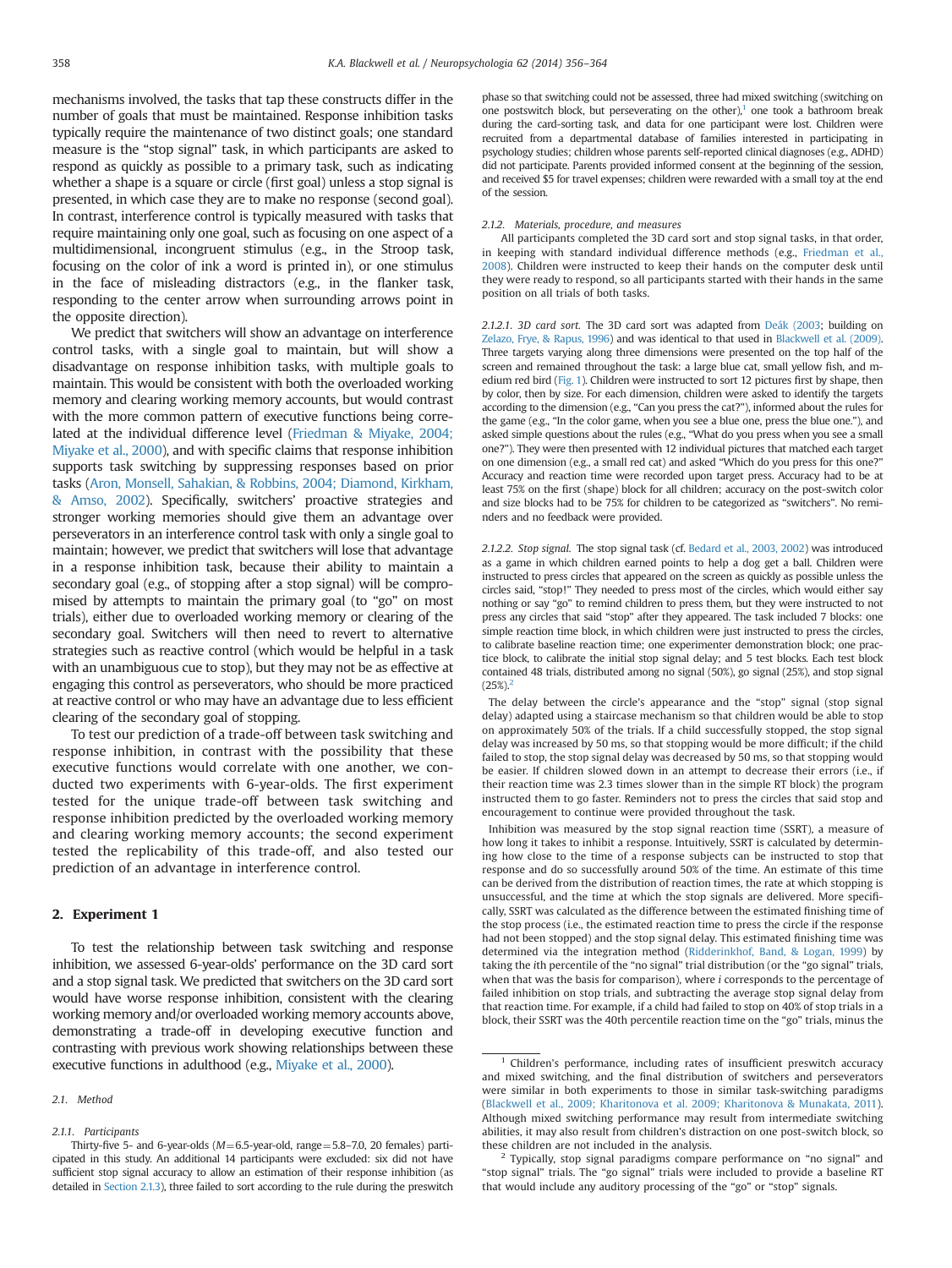<span id="page-3-0"></span>

Fig. 1. 3D card sort measure of task switching. Children were instructed to sort stimuli that matched each target on one dimension: first by shape, then by color, then by size.



Fig. 2. Tradeoff between switching and response inhibition in Experiment 1: (a) perseverators on the task switching measure showed better response inhibition (i.e., faster stop signal reaction times) than switchers. (b) Perseverators' advantage in response inhibition cannot be explained by a speed-accuracy trade-off, as perseverators and switchers were equally accurate in responses to all trial types. (c) Perseverators' advantage in response inhibition cannot be explained by switchers being more primed to go, as perseverators and switchers were equally fast. In addition, both perseverators and switchers showed faster RTs for incorrect stop signal trials than for "no signal" or "go signal" trials, an indicator that serves to validate the stop signal task. Error bars represent 1 SEM.

average stop signal delay for that block. A smaller SSRT indicates that the child can stop the response more quickly, and has relatively good response inhibition.

#### 2.1.3. Data trimming

Each child's stop signal data was first analyzed individually. Blocks of data were excluded from analysis if: (1) the child missed fewer than 25% or more than 75% of stop trials (SSRT estimates are more reliable when error rates are approximately 50%; [Logan, Schachar, & Tannock, 1997\)](#page-7-0); (2) the SSRT estimate for that block was negative (reflecting a dramatic increase in reaction time, suggesting that children had been following but abandoned a strategy of slowing down in anticipation of the stop signal); or (3) the child missed more than 15% of "no signal" trials (again, likely reflecting a strategy of slowing down in anticipation of the stop signal). The individual SSRT estimates for each block were averaged to calculate children's final SSRT scores, if the child had at least 3 blocks of valid data. Estimates of SSRT were consistent across blocks (tested in 30 children with four blocks of data; Cronbach's alpha across four blocks was .64, and the Spearman–Brown coefficient for split-half reliability comparing the first two blocks to the final two blocks was .62). Finally, children's individual SSRT scores were trimmed following [Cepeda and Munakata's](#page-7-0) [\(2007\)](#page-7-0) modification of [Friedman and Miyake's \(2004\)](#page-7-0) trimming procedure: SSRTs were checked to see if they fell more than 3 SDs from the mean separately for switchers and perseverators; no outliers were identified.

#### 2.2. Results

#### 2.2.1. Characteristics of switchers and perseverators

Children were categorized by performance on the color and size blocks. Switchers answered with 75–100% accuracy on all blocks ( $M=98\%$  of shape, 93% of color and 95% of size trials correct), while perseverators answered with high accuracy on the shape block ( $M = 99\%$ ) but low accuracy on the post-switch blocks (0-25% correct,  $M=1%$  of color and  $<1%$  of size trials correct). Twenty-one children (60%, 11 females) were categorized as switchers, and 14 children (40%, 9 females) were categorized as perseverators (see footnote 1). Switchers were older than perseverators (6.6 vs. 6.3-year-old,  $t(33)=3.1$ ,  $p=.004$ ), so age was controlled for in all analyses.

#### 2.2.2. Relationship of task switching and response inhibition

Perseverators on the card-sorting task were better than switchers at inhibiting responses on the stop signal task. Perseverators had significantly faster SSRTs (Fig. 2a; 435 vs. 503 ms,  $F(1,32) = 5.6$ ,  $p < .03$ ,  $\eta^2 = .15$ ) calculated from all go trials (i.e., no signal and go signal trials combined, which is consistent with [Bedard et al.](#page-7-0)'s [\[2003, 2002\]](#page-7-0) analysis technique). Moreover, SSRT predicted whether children switched or perseverated, controlling for age ([Table 1\)](#page-4-0).

Several potential explanations for this finding can be ruled out. First, perseverators' response-inhibition advantage was not due to a speed-accuracy trade-off, as perseverators and switchers did not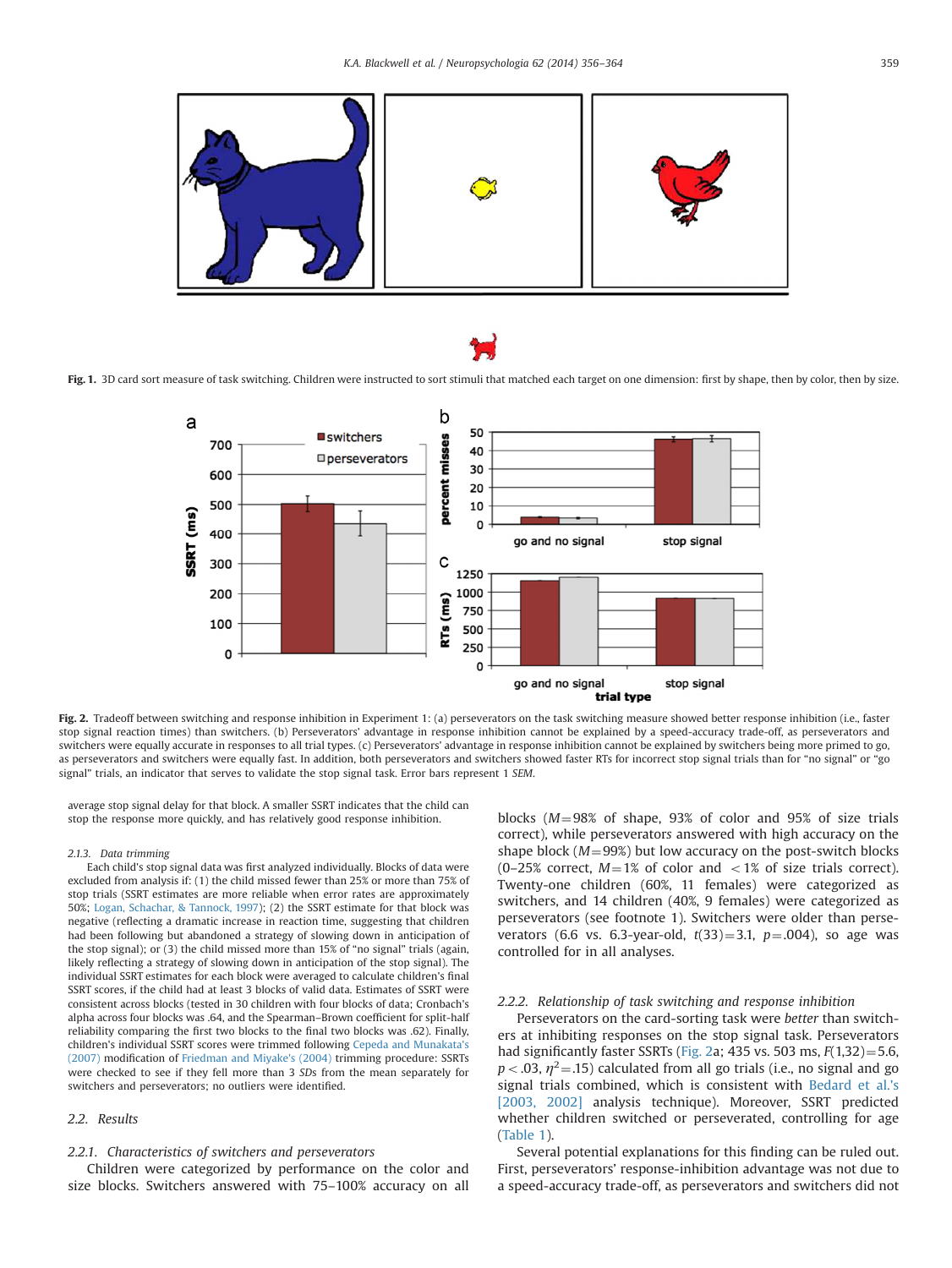#### <span id="page-4-0"></span>Table 1

Hierarchical regression of switch status (switcher or perseverator) on stop signal reaction time in Experiment 1.

| Independent variable      | B    | Exp(B) | Wald | n    | $R^2$ change |
|---------------------------|------|--------|------|------|--------------|
| Age                       | 3.83 | 46.2   | 8.19 | .004 | .289         |
| Stop signal reaction time | .008 | 1.0    | 457  | 041  | .150         |

Note: Stop signal reaction time predicted switching even after controlling for age.

differ in percent misses on stop signal (46.4% vs. 46.1%), go signal  $(3.7\% \text{ vs. } 3.4\%).$  or no signal trials  $(3.2\% \text{ vs. } 4.2\%$ ; all  $Fs < 1$ ; [Fig. 2](#page-3-0)b). Second, perseverators' response-inhibition advantage was not due to switchers being better at maintaining the primary goal of the task ([Blackwell et al., 2009; Morton](#page-7-0) & [Munakata, 2002\)](#page-7-0), and thus having more difficulty interrupting their response after a stop signal. Switchers did not have faster no-signal RTs (1130 vs. 1176 ms,  $F < 1$ ) or go-signal RTs (1183 vs. 1227 ms,  $F < 1$ ; [Fig. 2c](#page-3-0)), indicating that switchers were not more primed to go. Third, perseverators' response-inhibition advantage was not due to better auditory processing, as perseverators also showed an advantage when SSRT was calculated from go signal trials alone (487 ms vs. 542 ms,  $F(1,32)=6.7$ ,  $p=.01$ ,  $\eta^2=.17$ ). Finally, perseverators' response-inhibition advantage did not seem to reflect differences in the way that either switchers or perseverators (compared to adults) complete the stop signal task, as the predictions of the model underlying the calculation of SSRT [\(Band, van](#page-7-0) [der Molen,](#page-7-0) [& Logan, 2003; Logan](#page-7-0) & [Cowan, 1984](#page-7-0)) were met: RTs on failed stop trials (917 ms) were faster than on go trials (1158 ms, F  $(1,34)$ =133.6, p < .001,  $\eta^2$ =.80; [Fig. 2c](#page-3-0)), and SSRT and go RTs were not correlated ( $r = -.02$ ,  $p > .9$ ). (Verifying these predictions is an important check of the stochastic independence assumption that underlies the race model and allows SSRT to be calculated using the methods described above; for further details, see [Logan](#page-7-0) & [Cowan 1984\)](#page-7-0). In addition, our accuracy cutoffs yielded close to 50% stop signal errors, which is the value yielding the most efficient estimates of SSRT ([Band et al., 2003](#page-7-0)).

#### 2.3. Discussion

Consistent with the idea that there is a developmental trade-off between task switching and response inhibition, switchers did not outperform perseverators on a stop signal task as they do on other tasks; in fact, switchers showed less efficient response inhibition. This trade-off is consistent with both possible explanations raised in [Section 1](#page-0-0). First, switchers may preferentially use a proactive maintenance strategy, attempting to maintain both the primary task (to press the circle as fast as they can) and the secondary task (to not press the circle when the game says "stop"), which overloads working memory and interferes with prompt processing of the stop signal. Second, switchers may be better at clearing information out of working memory, which could be detrimental if they clear the secondary goal of stopping in favor of the primary goal of responding quickly. The failure of either of these strategies (in terms of maintaining the secondary goal of stopping) may lead switchers to revert to the reactive control strategy preferred by perseverators, namely reactively retrieving the instructions to stop when the stop signal is presented; however, switchers may not be as practiced and efficient at this strategy, giving perseverators the advantage at a response inhibition task.

## 3. Experiment 2

To test the replicability and nature of switchers' disadvantage at response inhibition, we ran a second study to investigate whether switchers would show an advantage in interference control, and again show a disadvantage in response inhibition. We predicted that switchers would show an advantage at interference control but a disadvantage at response inhibition, consistent with either the clearing working memory or overloading working memory accounts, and contrasting with accounts that posit a shared underlying mechanism for inhibiting actions (e.g., [Friedman](#page-7-0) & [Miyake, 2004](#page-7-0)). Six-year-old children completed three tasks: a Simon interference task (to measure interference control), the 3D card sort (to measure task switching), and stop signal (to measure response inhibition), in that order, again in keeping with standard individual difference methods (e.g., [Friedman et al.,](#page-7-0) [2008\)](#page-7-0).

## 3.1. Method

#### 3.1.1. Participants

Forty-four 6-year-olds ( $M=6.6$ -year-old, range $=6.1$ –7.0, 23 females) participated in this study. An additional 22 participants were excluded: 11 did not have sufficient stop signal accuracy to allow an estimation of their response inhibition, four failed to sort according to the rule during the preswitch phase, and seven had mixed switching. Participant recruitment and compensation procedures were identical to Experiment 1.

## 3.1.2. Materials, procedure, and measures

All participants completed the Simon interference task, 3D card sort and stop signal tasks, in that order.

3.1.2.1. Simon interference task. The Simon arrows task was adapted from [Davidson,](#page-7-0) [Amso, Anderson, and Diamond \(2006\)](#page-7-0). Children were instructed to press one of two keys to identify the direction an arrow was pointing. The arrows appeared on either the left or right hand side of the screen, and key presses were made with either the left or right hand (the "s" and "l" keys, respectively). On congruent trials, the arrows pointed down, so the key pressed was on the same as the arrow (Fig. 3). On incongruent trials, the arrows pointed at a  $45^{\circ}$  angle to the opposite side of the screen, creating conflict between the automatically coded spatial information (e.g., arrow on the left) and the correct response to press the key corresponding to where the arrow was pointing (e.g., button on the right). After an initial practice block of 8 trials, children completed 80 trials of mixed congruent and incongruent trials presented in a random order. Accuracy and reaction time were recorded on all trials.

3.1.2.2. 3D card sort. The 3D card sort was the same as in Experiment 1.

3.1.2.3. Stop signal. The stop signal task was the same as in Experiment 1, except that children completed no more than 4 test blocks (instead of 5), to reduce the possibility of fatigue.

#### 3.1.3. Data trimming

Data were trimmed as in Experiment 1. One switcher and one perseverator had SSRTs greater than 3 SDs from the mean of their group and were excluded from further analyses. Eleven children (6 switchers) were excluded from Simon interference analysis because of because of poor performance on the congruent trials,



Fig. 3. Simon interference task (Experiment 2). Congruent arrows (top) are presented on the same side as the button to which they point. Incongruent arrows (bottom) are presented on the opposite side, and the spatial information must be ignored to make a speedy response.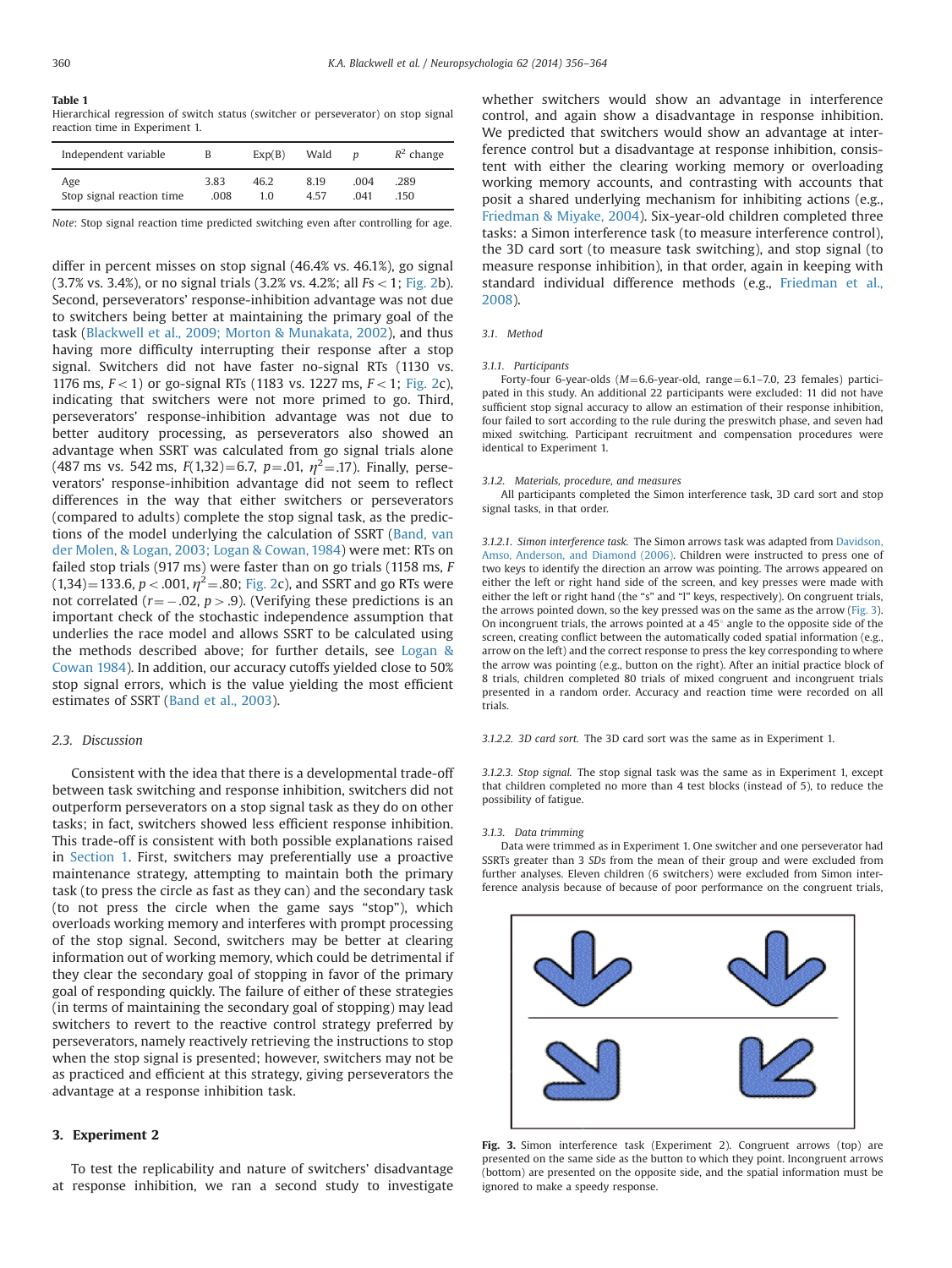

Fig. 4. Tradeoff between switching and response inhibition in Experiment 2: (a) perseverators on the task switching measure showed better response inhibition (i.e., faster stop signal reaction times) than switchers. (b) Perseverators' advantage in response inhibition cannot be explained by a speed-accuracy trade-off, as perseverators and switchers were equally accurate in responses to all trial types. (c) Perseverators' advantage in response inhibition cannot be explained by switchers being more primed to go, as perseverators and switchers were equally fast. In addition, both perseverators and switchers showed faster RTs for incorrect stop signal trials than for "no signal" or "go signal" trials, an indicator that serves to validate the stop signal task. Error bars represent 1 SEM.

failing to respond correctly in the time limit on more than 20% of the congruent trials; of the remaining data, no individual means were more than 3 SDs from the average of the remaining means.

#### Table 2

Hierarchical regression of switch status (switcher or perseverator) on stop signal reaction time and incongruency cost in Experiment 2.

## 3.2. Results

## 3.2.1. Characteristics of switchers and perseverators

Twenty-nine children (66%, 14 females) were categorized as switchers ( $M = 93\%$  of color and size trials correct), and 15 children (34%, 9 females) were categorized as perseverators ( $M=4%$  of color and 0% of size trials correct). Switchers were not older than perseverators (both 6.6-year-old,  $t(42) = .38$ ,  $p > .7$ ), but age was controlled as in Experiment 1.

## 3.2.2. Relationship of task switching and response inhibition

Switchers once again showed a disadvantage in response inhibition. Perseverators had significantly faster SSRTs (Fig. 4a; 428 vs. 501 ms,  $F(1,39) = 4.4$ ,  $p = .04$ ,  $\eta^2 = .10$ ) calculated from all go trials. Moreover, SSRT predicted whether children switched or perseverated, controlling for age (Table 2). As in Experiment 1, perseverators' advantage was not due to a speed-accuracy tradeoff, as perseverators and switchers had equal percent misses on stop signal (47% vs. 48%,  $F<1$ ), go signal (3.4% vs. 5.3%;  $F(1,39)=$ 2.6,  $p > .1$ ) and no signal trials (3.8% vs. 4.1%;  $F < 1$ ; Fig. 4b). Perseverators' advantage was also not due to weaker maintenance of the primary goal, as perseverators did not have slower no-signal RTs (1100 ms vs. 1085 ms,  $F < 1$ ), or go-signal RTs (1186 ms vs. 1146 ms,  $F < 1$ ; Fig. 4c). The desired features of stop signal performance were again observed, as RTs on failed stop trials (884 ms) were faster than on go trials (1109 ms,  $F(1, 41) = 125.1$ ,  $p < .001$ ,  $\eta^2 = .75$ ; Fig. 4c), SSRT and go RTs were not correlated (r  $(42) = .19$ ,  $p > .2$ ), and stop signal errors were close to 50%.<sup>3</sup>

| Independent variable                                  | B                    | Exp(B)            | Wald       | n                   | $R^2$ change         |
|-------------------------------------------------------|----------------------|-------------------|------------|---------------------|----------------------|
| Age<br>Stop signal reaction time<br>Incongruency cost | .61<br>.01<br>$-.04$ | 1.9<br>1.0<br>1 ດ | 4.8<br>5.5 | .754<br>.029<br>019 | .001<br>.239<br>.319 |

Note: Stop signal reaction time and incongruency cost independently predicted switching even after controlling for age.

### 3.2.3. Relationship of task switching and interference control

In contrast to switchers' disadvantage on the stop signal task, switchers had a clear advantage on the Simon interference task. Although all children's reaction times were slower for incongruent trials than congruent trials (842 ms vs. 781 ms,  $F(1,32)=54.0$ ,  $p < .001$ ,  $\eta^2 = .63$ ), switchers were slowed less (45 ms) than perseverators (93 ms;  $F(1,30) = 8.4$ ,  $p = .007$ ,  $\eta^2 = .22$ ). This is again not a result of a speed-accuracy trade-off, as switchers and perseverators were equally accurate on congruent trials (95% and 96%) and on incongruent trials (both groups  $M=86\%$ ; all  $Fs<1$ ). Although the stop signal and Simon arrows tasks are both typical measures of inhibition, performance on these tasks was not related (r  $(31) = .01$ ,  $p > .9$ ), and both SSRT and incongruency cost independently predict switch status (Table 2).

### 3.3. Discussion

Switchers again showed worse response inhibition than perseverators, replicating Experiment 1, but switchers also showed better interference control than perseverators. Switchers' advantage on the Simon task is consistent with the overloaded-working-memory and clearing-working-memory accounts, both of which posit that the dual-goal task demands of the stop signal task (which are not present in the Simon task) cause switchers' disadvantage at response inhibition. Future studies could try to distinguish these two accounts, and could also test individual differences in attempting to maintain multiple goals versus clearing previous or secondary goals from working memory. Children may develop these skills at different rates, with some children more effectively clearing irrelevant goals from working memory, while others are more likely to attempt to proactively maintain current task goals in working

<sup>&</sup>lt;sup>3</sup> Although perseverators' advantage was no longer significant when calculating SSRT from go-signal trials alone (500 ms vs. 540 ms,  $F<1$ ), this likely reflects the noise of calculating from fewer trials (only 25% of trials, vs. 75%); there were no main effects or interactions as a function of experiment (all  $Fs < 1$ ), and perseverators' advantage on SSRT calculated from go-signal trials was significant with both studies combined  $(F(1,72)=4.2, p<.05, \eta^2=.06)$ . Thus, perseverators' response-inhibition advantage was not due to better auditory processing.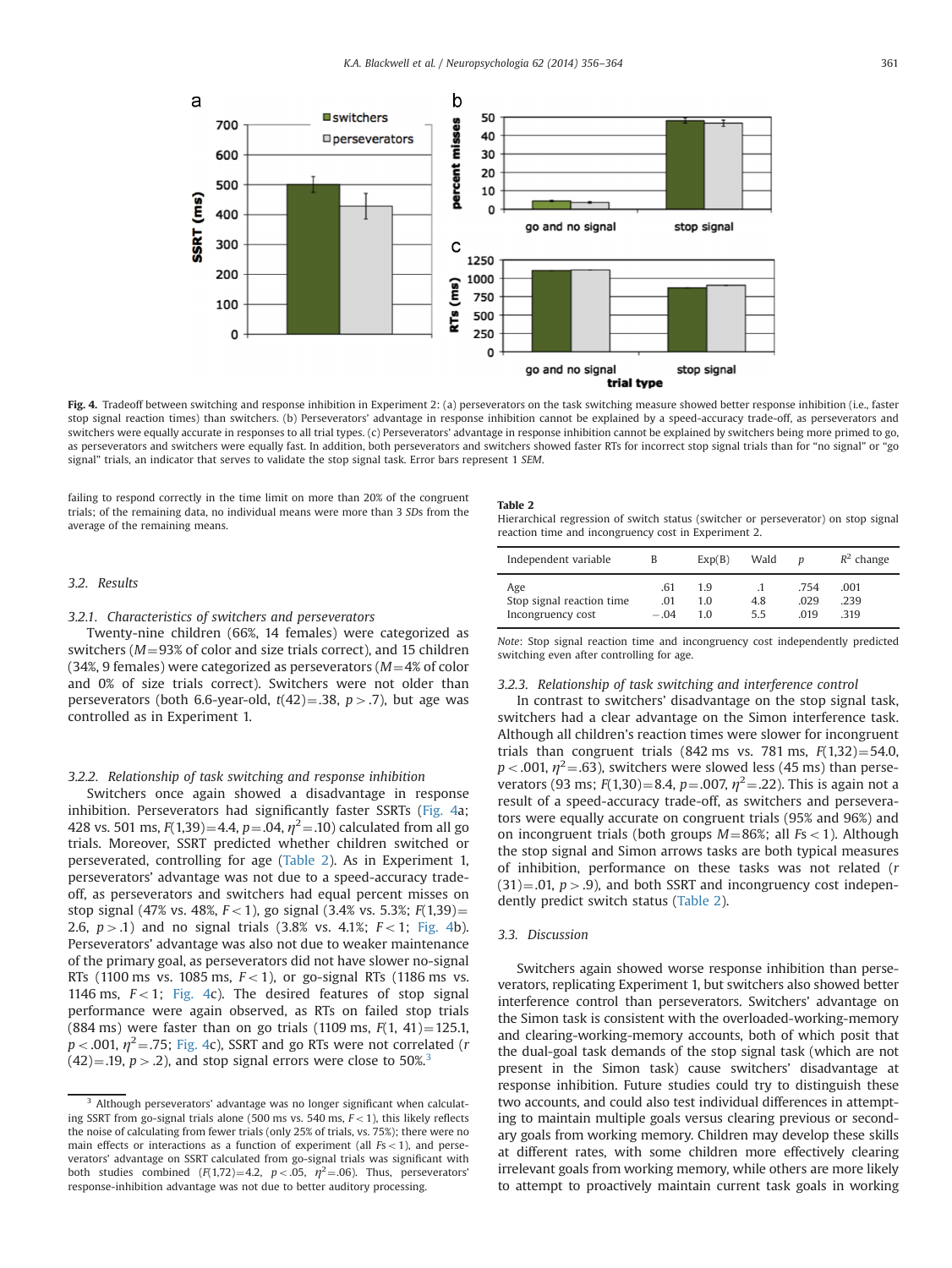<span id="page-6-0"></span>memory; use of either strategy could help children switch between rules but could create difficulties with the stop signal task. With either possible explanation, the selective trade-off between task switching and response inhibition demonstrates the potential costs associated with some executive functions, and the insights that developmental research can provide.

## 4. General discussion

Children experience a trade-off between two aspects of executive function, task switching and inhibitory control, for one type of inhibitory control but not another. Specifically, 6-year-old children who successfully switched between tasks on the 3D card sort had worse response inhibition on a stop signal task (replicated across two studies), but better interference control. This pattern complements previous findings demonstrating that developing executive functions can be associated with both positive and negative outcomes (e.g., [Blackwell](#page-7-0) & [Munakata, 2014; Friedman et al.,](#page-7-0) [2011; Thompson-Schill et al., 2009\)](#page-8-0), and prior work demonstrating interference among executive functions that share prefrontal networks [\(Dux, Ivanoff, Asplund,](#page-7-0) & [Marois, 2006; Sigman & Dehaene,](#page-8-0) [2008; Tombu et al., 2011](#page-8-0)) or use distinct prefrontal networks that have competitive dynamics [\(Fox et al., 2005; Kelly et al., 2008\)](#page-7-0). Such findings highlight the importance of considering both the advantages and disadvantages associated with the development of executive functions, and suggest caution before committing to programs that might improve them.

The trade-off observed in these studies may be inherently developmental in nature, given that in adults, positive correlations are observed among response inhibition, interference control, and task switching (e.g., [Aron et al., 2004; Friedman and Miyake, 2004;](#page-7-0) [Miyake et al., 2000\)](#page-7-0). Such developmental trade-offs could be indicative of steps in the development of executive functions. For example, the trade-off may result from inappropriately clearing the secondary goal from working memory, before children develop more adaptive strategies for clearing goals from working memory when it is beneficial (e.g., when switching from one task to another) but not when clearing is not beneficial (e.g., when multiple goals are all relevant).

Alternatively, the trade-off observed in these studies may be most evident during development, but may reflect processes that continue into adulthood. For example, in childhood, good task switchers may rely on proactive maintenance of goals and attempt but fail to maintain two distinct goals for stopping and going on a response inhibition task. Further development of working memory might allow successful maintenance of multiple simultaneous goals, which could promote faster response inhibition and explain adult correlations between task switching and response inhibition (e.g., [Aron et al., 2004; Miyake et al., 2000](#page-7-0)) and between response inhibition and interference control (e.g., [Friedman & Miyake,](#page-7-0) [2004\)](#page-7-0), as well as benefits to response inhibition that occur following training of proactive control in older children ([Chevalier,](#page-7-0) [Chatham, & Munakata, 2014\)](#page-7-0). From this perspective, under more demanding response-inhibition conditions that tax working memory, adults might revert to showing a trade-off between taskswitching and response inhibition like that observed in children. Such findings would suggest that the same underlying mechanisms and trade-offs are at work in adults, but are masked by greater capacities and so are revealed only in more subtle ways or under more demanding conditions, as in other domains (e.g., [Diamond](#page-7-0) & [Kirkham, 2005; Hermer-Vazquez, Spelke, & Katsnelson, 1999\)](#page-7-0).

At a neural level, these trade-offs could reflect developmental changes in the substrates that children (versus adults) recruit for executive functions such as response inhibition (e.g., [Bunge et al.,](#page-7-0) [2002;](#page-7-0) [Casey, Tottenham, Liston, & Durston, 2005; Hwang, Velanova,](#page-7-0) [& Luna, 2010; Rubia, Smith, Taylor, & Brammer, 2007\)](#page-8-0). For example, as children increasingly engage prefrontal regions for response inhibition across development, they may ultimately show fewer trade-offs with other executive functions. In the midst of this transition, children who recruit prefrontal regions may actually show worse response inhibition than children who recruit primarily posterior cortical brain regions ([Bunge et al., 2002\)](#page-7-0), which may indicate transitional trade-offs as prefrontal control is engaged. These trade-offs could also reflect developmental changes in the temporal dynamics of processing in common neural substrates (e.g., [Wendelken, Munakata, Baym, Souza, and Bunge, 2012\)](#page-8-0) with fewer tradeoffs observed as neural processing becomes increasingly anticipatory and less sluggish with development. For example, initial developments in the efficiency of prefrontal processing may support proactively maintaining one goal, with further development necessary to support proactively maintaining two goals simultaneously. In keeping with this, when children are further along in a transition from reactive to proactive control, they show greater consistency across measures of executive function ([Chatham, Provan, & Munakata, submitted for publication\)](#page-7-0).

At a functional level, the trade-off we have observed may be adaptive in some way during development. For example, failures associated with children's use of developing proactive control may ensure children's continued practice of reactive control. Such practice could serve to prevent the atrophying of reactive processes, which would be adaptive given that reactive processes can be helpful for learning and other cognitive processes during childhood ([Munakata et al., 2013](#page-8-0); see also [Newport, 1990; Thompson-](#page-8-0)[Schill et al., 2009](#page-8-0)), as well as in certain situations during adulthood (e.g., [Braver, Paxton, Locke, & Barch, 2009; Cohen, Lewis-Peacock,](#page-7-0) & [Norman, 2012](#page-7-0)). The extended use of reactive control across development due to trade-offs associated with proactive control could also support the development of prefrontal–hippocampal networks (e.g., [Chatham, Frank, & Munakata, 2009; Finn, Sheridan, Kam,](#page-7-0) [Hinshaw,](#page-7-0) & [D'Esposito, 2010](#page-7-0)).

Additional studies should shed light on the trade-off observed here between task-switching and response inhibition. Such research should ideally be done across a variety of ages (e.g., from 6-year-olds who show the trade-off through 18-year-olds who do not), under a variety of conditions (e.g., with varying demands on working memory), testing multiple aspects of inhibitory control, and including neuroimaging approaches, to further test the specificity of tradeoffs between executive functions, their underlying mechanisms, and how they might be resolved in the transition to adulthood. Such research should help to inform an understanding of the relationships among executive functions, and discussions on whether or when to attempt to speed developments in children's executive functions.

## Acknowledgments

This work was supported by grants from the National Institutes of Health (RO1 HD37163 and P50-MH079485). We thank Kelly Reid, Sara McQuiston, Joedy Hulings, and other members of the Cognitive Development Center for useful discussions and assistance with this study.

## References

- [Allport, D. A., Styles, E. A., & Hsieh, S. \(1994\). Shifting intentional set: Exploring the](http://refhub.elsevier.com/S0028-3932(14)00138-9/sbref1) [dynamic control of tasks. In: C. Umilta, & M. Moscovitch \(Eds.\),](http://refhub.elsevier.com/S0028-3932(14)00138-9/sbref1) Attention and [performance: Conscious and nonconscious information processing](http://refhub.elsevier.com/S0028-3932(14)00138-9/sbref1), Vol. 15 (pp. 421–[452\). Cambridge: MIT Press.](http://refhub.elsevier.com/S0028-3932(14)00138-9/sbref1)
- [Aron, A. R., Monsell, S., Sahakian, B. J., & Robbins, T. W. \(2004\). A componential](http://refhub.elsevier.com/S0028-3932(14)00138-9/sbref2) analysis of task-switching defi[cits associated with lesions of left and right](http://refhub.elsevier.com/S0028-3932(14)00138-9/sbref2) [frontal cortex.](http://refhub.elsevier.com/S0028-3932(14)00138-9/sbref2) Brain, 127, 1561–1573.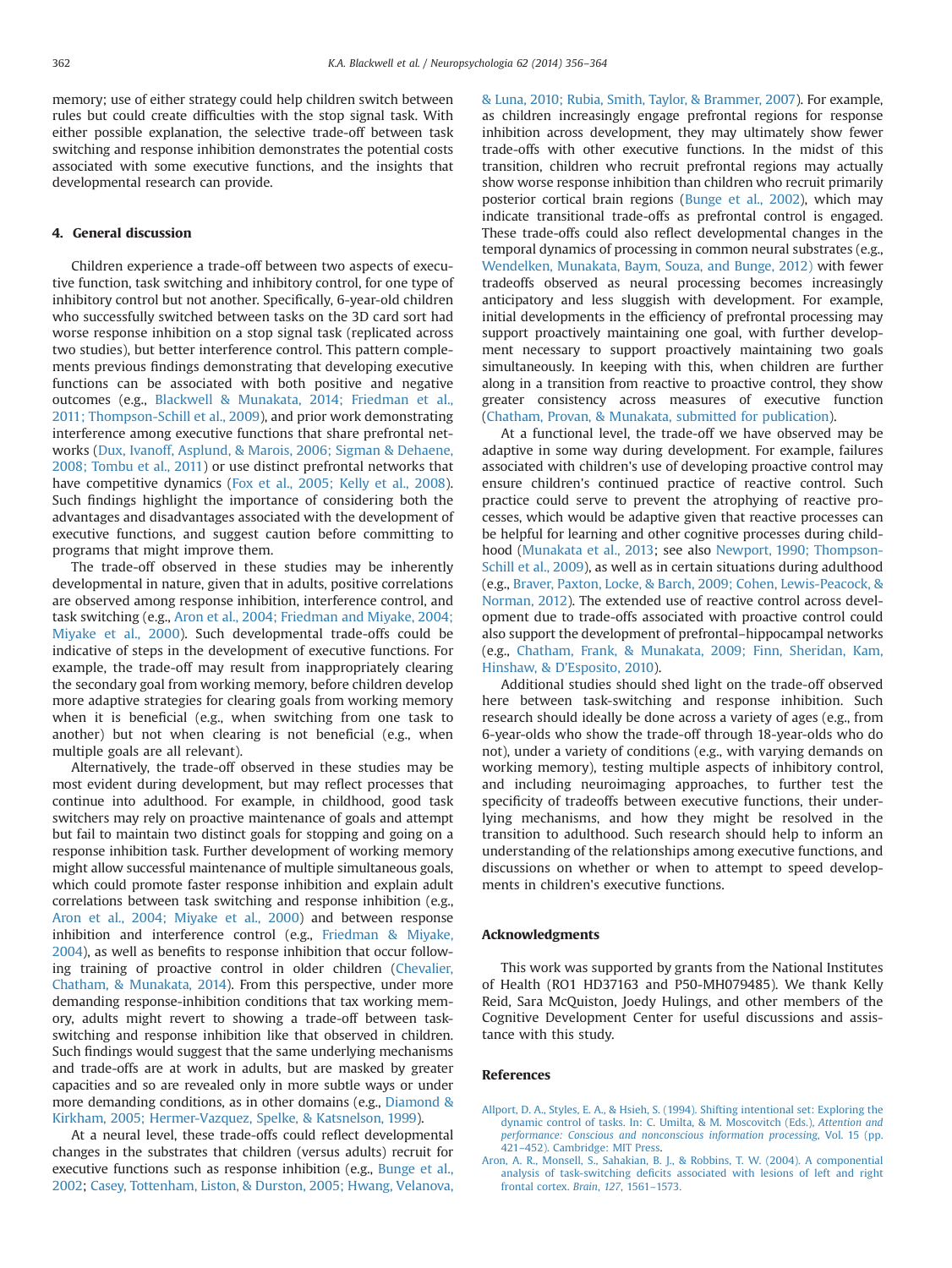- <span id="page-7-0"></span>[Baddeley, A \(1966\). The capacity for generating information by randomization.](http://refhub.elsevier.com/S0028-3932(14)00138-9/sbref3) [Quarterly Journal of Experimental Psychology](http://refhub.elsevier.com/S0028-3932(14)00138-9/sbref3), 18, 119–129.
- [Baddeley, A \(1996\). Exploring the central executive.](http://refhub.elsevier.com/S0028-3932(14)00138-9/sbref4) Quarterly Journal of Experi[mental Psychology](http://refhub.elsevier.com/S0028-3932(14)00138-9/sbref4), 49A(1), 5–28.
- [Baddeley, A, Emslie, H., Kolodny, J., & Duncan, J. \(1998\). Random generation and the](http://refhub.elsevier.com/S0028-3932(14)00138-9/sbref5) [executive control of working memory.](http://refhub.elsevier.com/S0028-3932(14)00138-9/sbref5) Quarterly Journal of Experimental [Psychology](http://refhub.elsevier.com/S0028-3932(14)00138-9/sbref5), 51, 819–852.
- [Band, G. P. H., van der Molen, M. W., & Logan, G. D. \(2003\). Horse-race model](http://refhub.elsevier.com/S0028-3932(14)00138-9/sbref6) [simulations of the stop-signal procedure.](http://refhub.elsevier.com/S0028-3932(14)00138-9/sbref6) Acta Psychologia, 112, 105–142.
- [Bedard, A.-C., Ickowicz, A., Logan, G. D., Hogg-Johnson, S., Schachar, R., & Tannock, R.](http://refhub.elsevier.com/S0028-3932(14)00138-9/sbref7) [\(2003\). Selective inhibition in children with attention-de](http://refhub.elsevier.com/S0028-3932(14)00138-9/sbref7)ficit hyperactivity disorder off and on stimulant medication. [Journal of Abnormal Child Psychology](http://refhub.elsevier.com/S0028-3932(14)00138-9/sbref7), 31, 315–327.
- [Bedard, A.-C., Nichols, S., Barbosa, J. A., Schachar, R., Logan, G. D., & Tannock, R.](http://refhub.elsevier.com/S0028-3932(14)00138-9/sbref8) [\(2002\). The development of selective inhibitory control across the lifespan.](http://refhub.elsevier.com/S0028-3932(14)00138-9/sbref8) [Developmental Neuropsychology](http://refhub.elsevier.com/S0028-3932(14)00138-9/sbref8), 21, 93–111.
- [Blackwell, K. A., Cepeda, N. J., & Munakata, Y. \(2009\). When simple things are](http://refhub.elsevier.com/S0028-3932(14)00138-9/sbref9) [meaningful: Working memory strength predicts children's cognitive](http://refhub.elsevier.com/S0028-3932(14)00138-9/sbref9) flexibility. [Journal of Experimental Child Psychology](http://refhub.elsevier.com/S0028-3932(14)00138-9/sbref9), 103, 241–249.
- [Blackwell, K. A., & Munakata, Y. \(2014\). Costs and bene](http://refhub.elsevier.com/S0028-3932(14)00138-9/sbref10)fits linked to developments in cognitive control. [Developmental Science](http://refhub.elsevier.com/S0028-3932(14)00138-9/sbref10), 17, 203–211.
- [Blair, C., & Razza, R. P. \(2007\). Relating effortful control, executive function, and](http://refhub.elsevier.com/S0028-3932(14)00138-9/sbref11) [false belief understanding to emerging math and literacy ability in kindergar](http://refhub.elsevier.com/S0028-3932(14)00138-9/sbref11)ten. [Child Development](http://refhub.elsevier.com/S0028-3932(14)00138-9/sbref11), 78, 647–663.
- [Braver, T. S., Paxton, J. L., Locke, H. S., & Barch, D. M. \(2009\). Flexible neural](http://refhub.elsevier.com/S0028-3932(14)00138-9/sbref12) [mechanisms of cognitive control within human prefrontal cortex.](http://refhub.elsevier.com/S0028-3932(14)00138-9/sbref12) Proceedings of [the National Academy of Sciences](http://refhub.elsevier.com/S0028-3932(14)00138-9/sbref12), 106, 7351–7356.
- [Bunge, S. A., Dudukovic, N. M., Thomason, M. E., Vaidya, C. J., & Gabrieli, J. D. E.](http://refhub.elsevier.com/S0028-3932(14)00138-9/sbref13) [\(2002\). Immature frontal lobe contributions to cognitive control in children:](http://refhub.elsevier.com/S0028-3932(14)00138-9/sbref13) [Evidence from fMRI.](http://refhub.elsevier.com/S0028-3932(14)00138-9/sbref13) Neuron, 33, 301–311.
- [Bunge, S., & Zelazo, P. \(2006\). A brain-based account of the development of rule use](http://refhub.elsevier.com/S0028-3932(14)00138-9/sbref14) in childhood. [Psychological Science](http://refhub.elsevier.com/S0028-3932(14)00138-9/sbref14), 15, 118–121.
- [Casey, B. J., Tottenham, N., Liston, C., & Durston, S. \(2005\). Imaging the developing](http://refhub.elsevier.com/S0028-3932(14)00138-9/sbref15) [brain: What have we learned about cognitive development?](http://refhub.elsevier.com/S0028-3932(14)00138-9/sbref15) Trends in Cognitive [Sciences](http://refhub.elsevier.com/S0028-3932(14)00138-9/sbref15), 9, 104–110.
- [Cepeda, N. J., & Munakata, Y. \(2007\). Why do children perseverate when they seem](http://refhub.elsevier.com/S0028-3932(14)00138-9/sbref16) [to know better: Graded working memory, or directed inhibition?](http://refhub.elsevier.com/S0028-3932(14)00138-9/sbref16) Psychonomic [Bulletin and Review](http://refhub.elsevier.com/S0028-3932(14)00138-9/sbref16), 14, 1058–1065.
- [Chatham, C. H., & Badre, D. \(2013\). Working memory management and predicted](http://refhub.elsevier.com/S0028-3932(14)00138-9/sbref18) utility. [Frontiers in Behavioral Neuroscience](http://refhub.elsevier.com/S0028-3932(14)00138-9/sbref18), 7, 83.
- [Chatham, C. H., Frank, M. J., & Munakata, Y \(2009\). Pupillometric and behavioral](http://refhub.elsevier.com/S0028-3932(14)00138-9/sbref19) [markers of a developmental shift in the temporal dynamics of cognitive](http://refhub.elsevier.com/S0028-3932(14)00138-9/sbref19) control. [Proceedings of the National Academy of Sciences](http://refhub.elsevier.com/S0028-3932(14)00138-9/sbref19), 106, 5529–5533.
- Chatham, C. H., Provan, L., & Munakata, Y. (2014). Dissociable sources of individual differences in the developmental shift from reactive to proactive control in 5 and 6-year-olds (submitted for publication).
- Chevalier, N., Chatham, C. H., & Munakata, Y (2014). The practice of going helps children to stop: The importance of context monitoring. Journal of Experimental Psychology General [10.1037/a0035868](http://dx.doi.org/10.1037/a0035868), (Advance online publication).
- [Chrysikou, E. G., Hamilton, R. H., Coslett, H. B., Datta, A., Bikson, M., & Thompson-](http://refhub.elsevier.com/S0028-3932(14)00138-9/sbref21)[Schill, S. L. \(2013\). Noninvasive transcranial direct current stimulation over the](http://refhub.elsevier.com/S0028-3932(14)00138-9/sbref21) [left prefrontal cortex facilitates cognitive](http://refhub.elsevier.com/S0028-3932(14)00138-9/sbref21) flexibility in tool use. Cognitive [Neuroscience](http://refhub.elsevier.com/S0028-3932(14)00138-9/sbref21), 1–9.
- Cohen, J. D., Lewis-Peacock, J. A., & Norman, K. A. (2012). Neural evidence for the flexible use of working memory and episodic memory in prospective remem-
- bering. Poster presented at the Society for Neuroscience Annual Meeting.<br>[Davidson, M. C., Amso, D., Anderson, L. C., & Diamond, A. \(2006\). Development of](http://refhub.elsevier.com/S0028-3932(14)00138-9/sbref22) [cognitive control and executive functions from 4 to 13 years: Evidence from](http://refhub.elsevier.com/S0028-3932(14)00138-9/sbref22) [manipulations of memory, inhibition, and task switching.](http://refhub.elsevier.com/S0028-3932(14)00138-9/sbref22) Neuropsychologia, 44, 2037–[2078.](http://refhub.elsevier.com/S0028-3932(14)00138-9/sbref22)
- [Deák, G. O. \(2003\). The development of cognitive](http://refhub.elsevier.com/S0028-3932(14)00138-9/sbref23) flexibility and language abilities. In: R. Kail (Ed.), [Advances in child development and behavior](http://refhub.elsevier.com/S0028-3932(14)00138-9/sbref23), Vol. 31 (pp. 271– [327\). San Diego: Academic Press.](http://refhub.elsevier.com/S0028-3932(14)00138-9/sbref23)
- [Desimone, R., & Duncan, J. \(1995\). Neural mechanisms of selective visual attention.](http://refhub.elsevier.com/S0028-3932(14)00138-9/sbref24) [Annual Reviews of Neuroscience](http://refhub.elsevier.com/S0028-3932(14)00138-9/sbref24), 18, 193–222.
- [Diamond, A. \(2002\). Normal development of prefrontal cortex from birth to young](http://refhub.elsevier.com/S0028-3932(14)00138-9/sbref26) [adulthood: Cognitive functions, anatomy, and biochemistry. In: D. T. Stuss, & R.](http://refhub.elsevier.com/S0028-3932(14)00138-9/sbref26) T. Knight (Eds.), Principles of frontal lobe function[. New York: Oxford University Press.](http://refhub.elsevier.com/S0028-3932(14)00138-9/sbref26)
- [Diamond, A. \(2012\). Activities and programs that improve children's executive](http://refhub.elsevier.com/S0028-3932(14)00138-9/sbref27) functions. [Current Directions in Psychological Science](http://refhub.elsevier.com/S0028-3932(14)00138-9/sbref27), 21, 335–341.
- [Diamond, A., & Kirkham, N. \(2005\). Not quite as grown-up as we like to think.](http://refhub.elsevier.com/S0028-3932(14)00138-9/sbref28) [Psychological Science](http://refhub.elsevier.com/S0028-3932(14)00138-9/sbref28), 16, 291–297.
- [Diamond, A., Kirkham, N., & Amso, D. \(2002\). Conditions under which young](http://refhub.elsevier.com/S0028-3932(14)00138-9/sbref29) [children can hold two rules in mind and inhibit a prepotent response.](http://refhub.elsevier.com/S0028-3932(14)00138-9/sbref29) [Developmental Psychology](http://refhub.elsevier.com/S0028-3932(14)00138-9/sbref29), 38, 352–362.
- [Dillon, D. G., & Pizzagalli, D. A. \(2007\). Inhibition of action, thought, and emotion: A](http://refhub.elsevier.com/S0028-3932(14)00138-9/sbref30) selective neurobiological review. [Applied and Preventive Psychology](http://refhub.elsevier.com/S0028-3932(14)00138-9/sbref30), 12, 99-114.
- [Doll, B. B., Hutchison, K. E., & Frank, M. J. \(2011\). Dopaminergic genes predict](http://refhub.elsevier.com/S0028-3932(14)00138-9/sbref31) [individual differences in susceptibility to con](http://refhub.elsevier.com/S0028-3932(14)00138-9/sbref31)firmation bias. Journal of Neu[roscience](http://refhub.elsevier.com/S0028-3932(14)00138-9/sbref31), 31, 6188–6198.
- [Durston, S., Thomas, K. M., Yang, Y., Ulug, A. M., Zimmerman, R. D., & Casey, B. J.](http://refhub.elsevier.com/S0028-3932(14)00138-9/sbref32) [\(2002\). A neural basis for the development of inhibitory control.](http://refhub.elsevier.com/S0028-3932(14)00138-9/sbref32) Developmental [Science](http://refhub.elsevier.com/S0028-3932(14)00138-9/sbref32), 5, F9–F16.
- [Dux, P. E., Ivanoff, J., Asplund, C. L., & Marois, R. \(2006\). Isolation of a central bottleneck](http://refhub.elsevier.com/S0028-3932(14)00138-9/sbref33) [of information processing with time-resolved fMRI.](http://refhub.elsevier.com/S0028-3932(14)00138-9/sbref33) Neuron, 52, 1109–1120.
- [Finn, A. S., Sheridan, M. A., Kam, C. L. H., Hinshaw, S., & D'Esposito, M. \(2010\).](http://refhub.elsevier.com/S0028-3932(14)00138-9/sbref34) [Longitudinal evidence for functional specialization of the neural circuit](http://refhub.elsevier.com/S0028-3932(14)00138-9/sbref34)

[supporting working memory in the human brain.](http://refhub.elsevier.com/S0028-3932(14)00138-9/sbref34) Journal of Neuroscience, 30, 11062–[11067.](http://refhub.elsevier.com/S0028-3932(14)00138-9/sbref34)

- [Fox, M. D., Snyder, A. Z., Vincent, J. L., Corbetta, M., Van Essen, D. C., & Raichle, M. E.](http://refhub.elsevier.com/S0028-3932(14)00138-9/sbref35) [\(2005\). The human brain is intrinsically organized into dynamic, anticorrelated](http://refhub.elsevier.com/S0028-3932(14)00138-9/sbref35) functional networks. [Proceedings of the National Academy of Sciences](http://refhub.elsevier.com/S0028-3932(14)00138-9/sbref35), 102, 9673–[9678.](http://refhub.elsevier.com/S0028-3932(14)00138-9/sbref35)
- [Friedman, N. P., Haberstick, B. C., Wilcutt, E. G., Miyake, A., Young, S. E., Corley, R. P.,](http://refhub.elsevier.com/S0028-3932(14)00138-9/sbref36) [et al. \(2007\). Greater attention problems during childhood predict poorer](http://refhub.elsevier.com/S0028-3932(14)00138-9/sbref36) [executive functioning in late adolescence.](http://refhub.elsevier.com/S0028-3932(14)00138-9/sbref36) Psychological Science, 18, 893–900.
- [Friedman, N. P., & Miyake, A. \(2004\). The relations among inhibition and inter](http://refhub.elsevier.com/S0028-3932(14)00138-9/sbref37)[ference control functions: A latent-variable analysis.](http://refhub.elsevier.com/S0028-3932(14)00138-9/sbref37) Journal of Experimental [Psychology: General](http://refhub.elsevier.com/S0028-3932(14)00138-9/sbref37), 133, 101–135.
- [Friedman, N. P., Miyake, A., Young, S. E., Defries, J. C., Corley, R. P., & Hewitt, J. K.](http://refhub.elsevier.com/S0028-3932(14)00138-9/sbref38) [\(2008\). Individual differences in executive functions are almost entirely genetic](http://refhub.elsevier.com/S0028-3932(14)00138-9/sbref38) in origin. [Journal of Experimental Psychology: General](http://refhub.elsevier.com/S0028-3932(14)00138-9/sbref38), 137, 201–225.
- [Friedman, N. P., Miyake, A., Robinson, J. L., & Hewitt, J. K. \(2011\). Developmental](http://refhub.elsevier.com/S0028-3932(14)00138-9/sbref39) trajectories in toddlers' [self-restraint predict individual differences in executive](http://refhub.elsevier.com/S0028-3932(14)00138-9/sbref39) [functions 14 years later: A behavioral genetic analysis.](http://refhub.elsevier.com/S0028-3932(14)00138-9/sbref39) Developmental Psychology, 47[, 1410](http://refhub.elsevier.com/S0028-3932(14)00138-9/sbref39)–1430.
- Goschke, T. (2000). Intentional reconfi[guration and involuntary persistence in task](http://refhub.elsevier.com/S0028-3932(14)00138-9/sbref40) [set switching. In: S. Mosell, & J. Driver \(Eds.\),](http://refhub.elsevier.com/S0028-3932(14)00138-9/sbref40) Attention and performance XVIII: [Control of cognitive processes in attention, memory and language](http://refhub.elsevier.com/S0028-3932(14)00138-9/sbref40) (pp. 331–335). [Cambridge, MA: MIT Press.](http://refhub.elsevier.com/S0028-3932(14)00138-9/sbref40)
- Herd, S. A., Hazy, T., Chatham, C. H., O'Reilly, R. C., Friedman, N. (2014). Neural mechanisms underlying the switching component of executive function (submitted for publication).
- [Hermer, L., & Spelke, E. \(1996\). Modularity and development: The case of spatial](http://refhub.elsevier.com/S0028-3932(14)00138-9/sbref42) [reorientation.](http://refhub.elsevier.com/S0028-3932(14)00138-9/sbref42) Cognition, 61, 195–232.
- [Hermer-Vazquez, L., Spelke, E. S., & Katsnelson, A. S. \(1999\). Sources of](http://refhub.elsevier.com/S0028-3932(14)00138-9/sbref43) flexibility in [human cognition: Dual-task studies of space and language.](http://refhub.elsevier.com/S0028-3932(14)00138-9/sbref43) Cognitive Psychol[ogy](http://refhub.elsevier.com/S0028-3932(14)00138-9/sbref43), 39, 3–36.
- [Hongwanishkul, D., Happaney, K. R., Lee, W. S. C., & Zelazo, P. D. \(2005\). Assessment](http://refhub.elsevier.com/S0028-3932(14)00138-9/sbref44) [of hot and cool executive function in young children: Age-related changes and](http://refhub.elsevier.com/S0028-3932(14)00138-9/sbref44) individual differences. [Developmental Neuropsychology](http://refhub.elsevier.com/S0028-3932(14)00138-9/sbref44), 28, 617–644.
- [Huizinga, M., Dolan, C. V., & van der Molen, M. W. \(2006\). Age-related change in](http://refhub.elsevier.com/S0028-3932(14)00138-9/sbref86) [executive function: Developmental trends and a latent variable analysis.](http://refhub.elsevier.com/S0028-3932(14)00138-9/sbref86) [Neuropsychologia](http://refhub.elsevier.com/S0028-3932(14)00138-9/sbref86), 44, 2017–2036.
- [Hwang, K., Velanova, K., & Luna, B. \(2010\). Strengthening of top-down frontal](http://refhub.elsevier.com/S0028-3932(14)00138-9/sbref45) [cognitive control networks underlying the development of inhibitory control: A](http://refhub.elsevier.com/S0028-3932(14)00138-9/sbref45) [functional magnetic resonance imaging effective connectivity study.](http://refhub.elsevier.com/S0028-3932(14)00138-9/sbref45) The Journal [of Neuroscience](http://refhub.elsevier.com/S0028-3932(14)00138-9/sbref45), 30, 15535–15545.
- [Kelly, A. M., Uddin, L. Q., Biswall, B. B., Castellanos, F. X., & Milham, M. P. \(2008\).](http://refhub.elsevier.com/S0028-3932(14)00138-9/sbref46) [Competition between functional brain networks mediates behavioral variabil](http://refhub.elsevier.com/S0028-3932(14)00138-9/sbref46)ity. [Neuroimage](http://refhub.elsevier.com/S0028-3932(14)00138-9/sbref46), 39, 527–537.
- [Kharitonova, M., Chien, S., Colunga, E., & Munakata, Y. \(2009\). More than a matter of](http://refhub.elsevier.com/S0028-3932(14)00138-9/sbref47) getting "unstuck"[: Flexible thinkers use more abstract representations than](http://refhub.elsevier.com/S0028-3932(14)00138-9/sbref47) perseverators. [Developmental Science](http://refhub.elsevier.com/S0028-3932(14)00138-9/sbref47), 12, 662–669.
- [Kharitonova, M., & Munakata, Y. \(2011\). The role of representations in executive](http://refhub.elsevier.com/S0028-3932(14)00138-9/sbref48) [function: Investigating a developmental link between](http://refhub.elsevier.com/S0028-3932(14)00138-9/sbref48) flexibility and abstraction. [Frontiers in Psychology](http://refhub.elsevier.com/S0028-3932(14)00138-9/sbref48), 2, 347.
- [Kirkham, N. Z., & Diamond, A. \(2003\). Sorting between theories of perseveration:](http://refhub.elsevier.com/S0028-3932(14)00138-9/sbref49) Performance in confl[ict tasks requires memory, attention and inhibition.](http://refhub.elsevier.com/S0028-3932(14)00138-9/sbref49) [Developmental Science](http://refhub.elsevier.com/S0028-3932(14)00138-9/sbref49), 6, 474–476.
- [Kloo, D., & Perner, J. \(2003\). Training transfer between card sorting and false belief](http://refhub.elsevier.com/S0028-3932(14)00138-9/sbref50) [understanding: Helping children apply con](http://refhub.elsevier.com/S0028-3932(14)00138-9/sbref50)flicting descriptions. Child Development, 74[, 1823](http://refhub.elsevier.com/S0028-3932(14)00138-9/sbref50)–1839.
- [Lemaire, P., Abdi, H., & Fayol, M. \(1996, 73](http://refhub.elsevier.com/S0028-3932(14)00138-9/sbref51)–103). The role of working memory [resources in simple cognitive arithmetic.](http://refhub.elsevier.com/S0028-3932(14)00138-9/sbref51) European Journal of Cognitive Psychology, 8, 73–[103.](http://refhub.elsevier.com/S0028-3932(14)00138-9/sbref51)
- [Logan, G. D., & Cowan, W. B. \(1984\). On the ability to inhibit thought and action: A](http://refhub.elsevier.com/S0028-3932(14)00138-9/sbref52) [theory of an act of control.](http://refhub.elsevier.com/S0028-3932(14)00138-9/sbref52) Psychological Review, 91, 295–327.
- [Logan, G. D., Schachar, R. J., & Tannock, R. \(1997\). Impulsivity and inhibitory control.](http://refhub.elsevier.com/S0028-3932(14)00138-9/sbref53) [Psychological Science](http://refhub.elsevier.com/S0028-3932(14)00138-9/sbref53), 8, 60–64.
- [Marcovitch, S., Boseovski, J. J., Knapp, J. R., & Kane, M. J. \(2010\). Goal neglect and](http://refhub.elsevier.com/S0028-3932(14)00138-9/sbref87) [working memory capacity in 4- to 6-year-old children.](http://refhub.elsevier.com/S0028-3932(14)00138-9/sbref87) Child Development, 81, 1687–[1695.](http://refhub.elsevier.com/S0028-3932(14)00138-9/sbref87)
- [Miller, E. K., & Cohen, J. D. \(2001\). An integrative theory of prefrontal cortex](http://refhub.elsevier.com/S0028-3932(14)00138-9/sbref55) function. [Annual Review of Neuroscience](http://refhub.elsevier.com/S0028-3932(14)00138-9/sbref55), 24, 167–202.
- [Mischel, W., Shoda, Y., & Rodriguez, M. I. \(1989\). Delay of grati](http://refhub.elsevier.com/S0028-3932(14)00138-9/sbref56)fication in children. [Science](http://refhub.elsevier.com/S0028-3932(14)00138-9/sbref56), 244, 933–938.
- [Miyake, A., Friedman, N. P., Emerson, M. J., Witzki, A. H., Howerter, A., & Wager, T. D.](http://refhub.elsevier.com/S0028-3932(14)00138-9/sbref57) [\(2000\). The unity and diversity of executive functions and their contributions to](http://refhub.elsevier.com/S0028-3932(14)00138-9/sbref57) complex "frontal lobe" [tasks: A latent variable analysis.](http://refhub.elsevier.com/S0028-3932(14)00138-9/sbref57) Cognitive Psychology, 41, 49–[100.](http://refhub.elsevier.com/S0028-3932(14)00138-9/sbref57)
- Moffi[tt, T. E., Arseneault, L., Belsky, D., Dickson, N., Hancox, R. J., Harrington., H-L.,](http://refhub.elsevier.com/S0028-3932(14)00138-9/sbref58) [et al. \(2011\). A gradient of childhood self-control predicts health, wealth, and](http://refhub.elsevier.com/S0028-3932(14)00138-9/sbref58) public safety. [Proceedings of the National Academy of Sciences](http://refhub.elsevier.com/S0028-3932(14)00138-9/sbref58), 108, 2693–2698.
- [Molfese, V. J., Molfese, D. L., & Modgline, A. A. \(2001\). Newborn and preschool](http://refhub.elsevier.com/S0028-3932(14)00138-9/sbref59) [predictors of second-grade reading scores: An evaluation of categorical and](http://refhub.elsevier.com/S0028-3932(14)00138-9/sbref59) continuous scores. [Journal of Learning Disabilities](http://refhub.elsevier.com/S0028-3932(14)00138-9/sbref59), 34, 545–554.
- [Morton, J. B., & Munakata, Y. \(2002\). Active versus latent representations: A neural](http://refhub.elsevier.com/S0028-3932(14)00138-9/sbref60) [network model of perseveration, dissociation, and decalage.](http://refhub.elsevier.com/S0028-3932(14)00138-9/sbref60) Developmental [Psychobiology](http://refhub.elsevier.com/S0028-3932(14)00138-9/sbref60), 40, 255–265.
- [Müller, U., Zelazo, P. D., & Imrisek, S. \(2005\). Understanding false belief and](http://refhub.elsevier.com/S0028-3932(14)00138-9/sbref61) [executive function: How speci](http://refhub.elsevier.com/S0028-3932(14)00138-9/sbref61)fic is the relation? Cognitive Development, 20, 173–[189.](http://refhub.elsevier.com/S0028-3932(14)00138-9/sbref61)